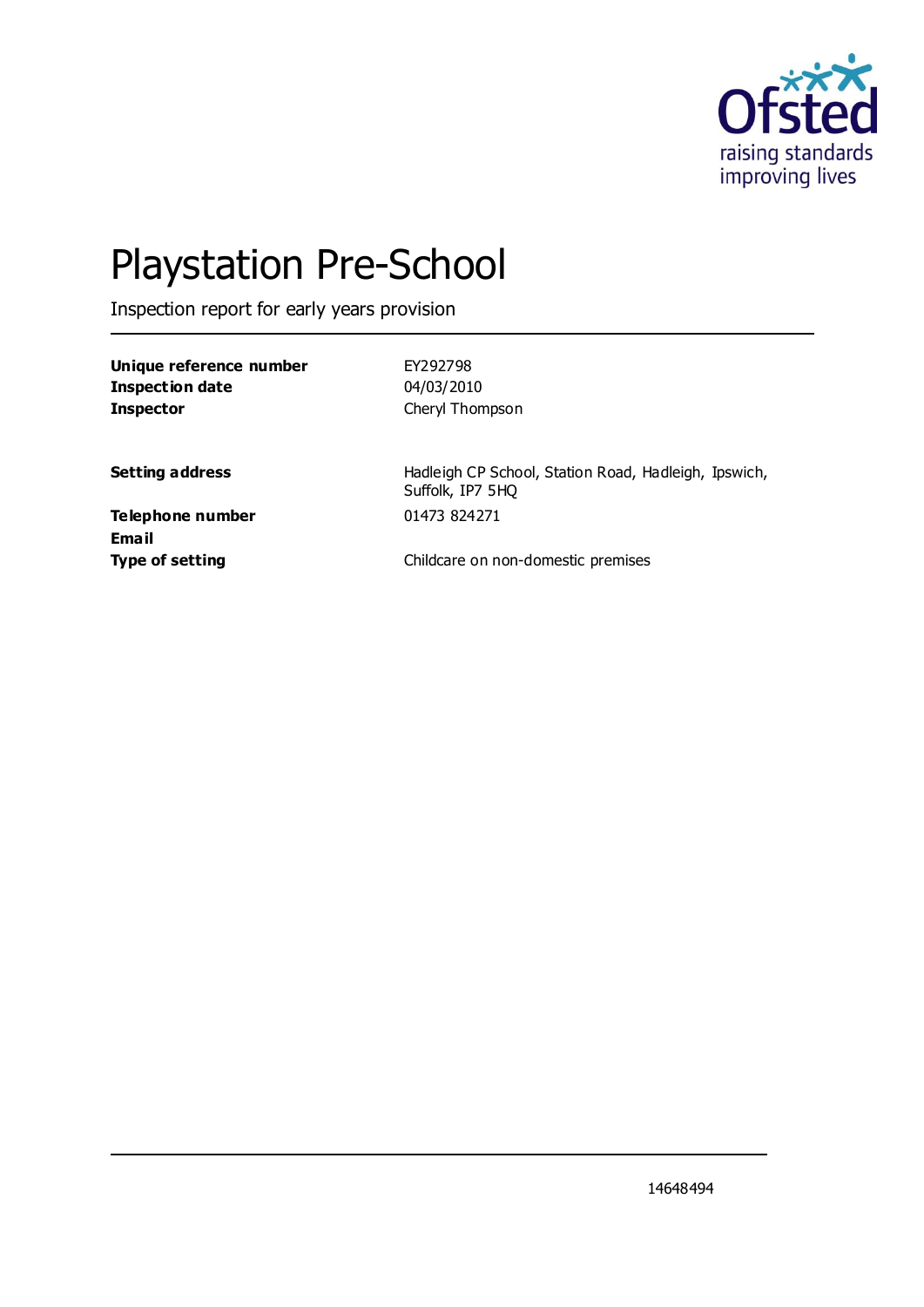The Office for Standards in Education, Children's Services and Skills (Ofsted) regulates and inspects to achieve excellence in the care of children and young people, and in education and skills for learners of all ages. It regulates and inspects childcare and children's social care, and inspects the Children and Family Court Advisory Support Service (Cafcass), schools, colleges, initial teacher training, work-based learning and skills training, adult and community learning, and education and training in prisons and other secure establishments. It rates council children's services, and inspects services for looked after children, safeguarding and child protection.

If you would like a copy of this document in a different format, such as large print or Braille, please telephone 0300 123 1231, or email enquiries@ofsted.gov.uk.

You may copy all or parts of this document for non-commercial educational purposes, as long as you give details of the source and date of publication and do not alter the information in any way.

Royal Exchange Buildings St Ann's Square Manchester M2 7LA

T: 0300 123 1231 Textphone: 0161 618 8524 E: enquiries@ofsted.gov.uk W: [www.ofsted.gov.uk](http://www.ofsted.gov.uk/)

© Crown copyright 2009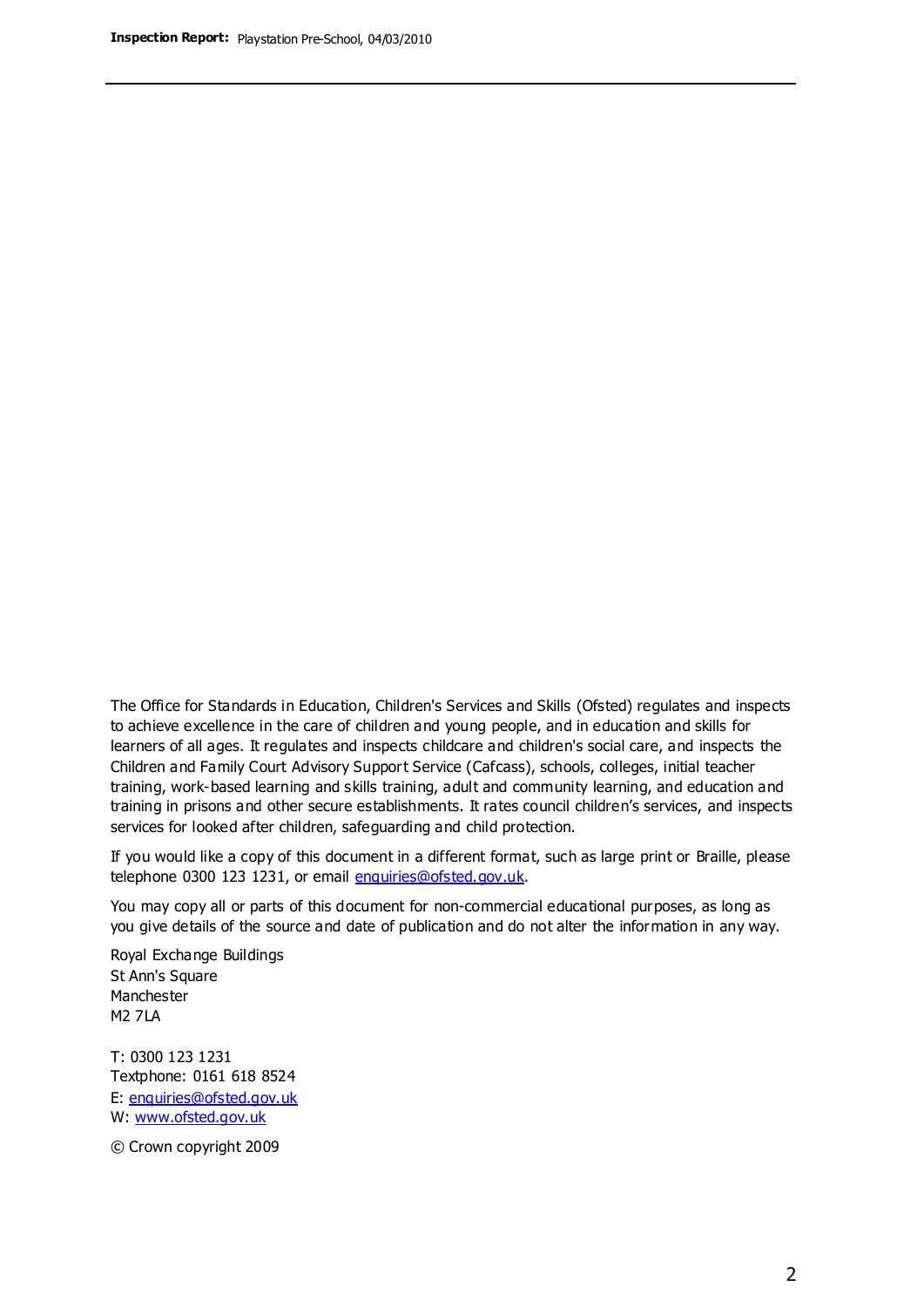## **Introduction**

This inspection was carried out by Ofsted under Sections 49 and 50 of the Childcare Act 2006 on the quality and standards of the registered early years provision. 'Early years provision' refers to provision regulated by Ofsted for children from birth to 31 August following their fifth birthday (the early years age group). The registered person must ensure that this provision complies with the statutory framework for children's learning, development and welfare, known as the *Early* Years Foundation Stage.

The provider must provide a copy of this report to all parents with children at the setting where reasonably practicable. The provider must provide a copy of the report to any other person who asks for one, but may charge a fee for this service (The Childcare (Inspection) Regulations 2008 regulations 9 and 10).

Children only attend this setting before and/or after the school day and/or during the school holidays. The judgements in this report reflect the quality of early years provision offered to children during those periods.

Please see our website for more information about each childcare provider. We publish inspection reports, conditions of registration and details of complaints we receive where we or the provider take action to meet the requirements of registration.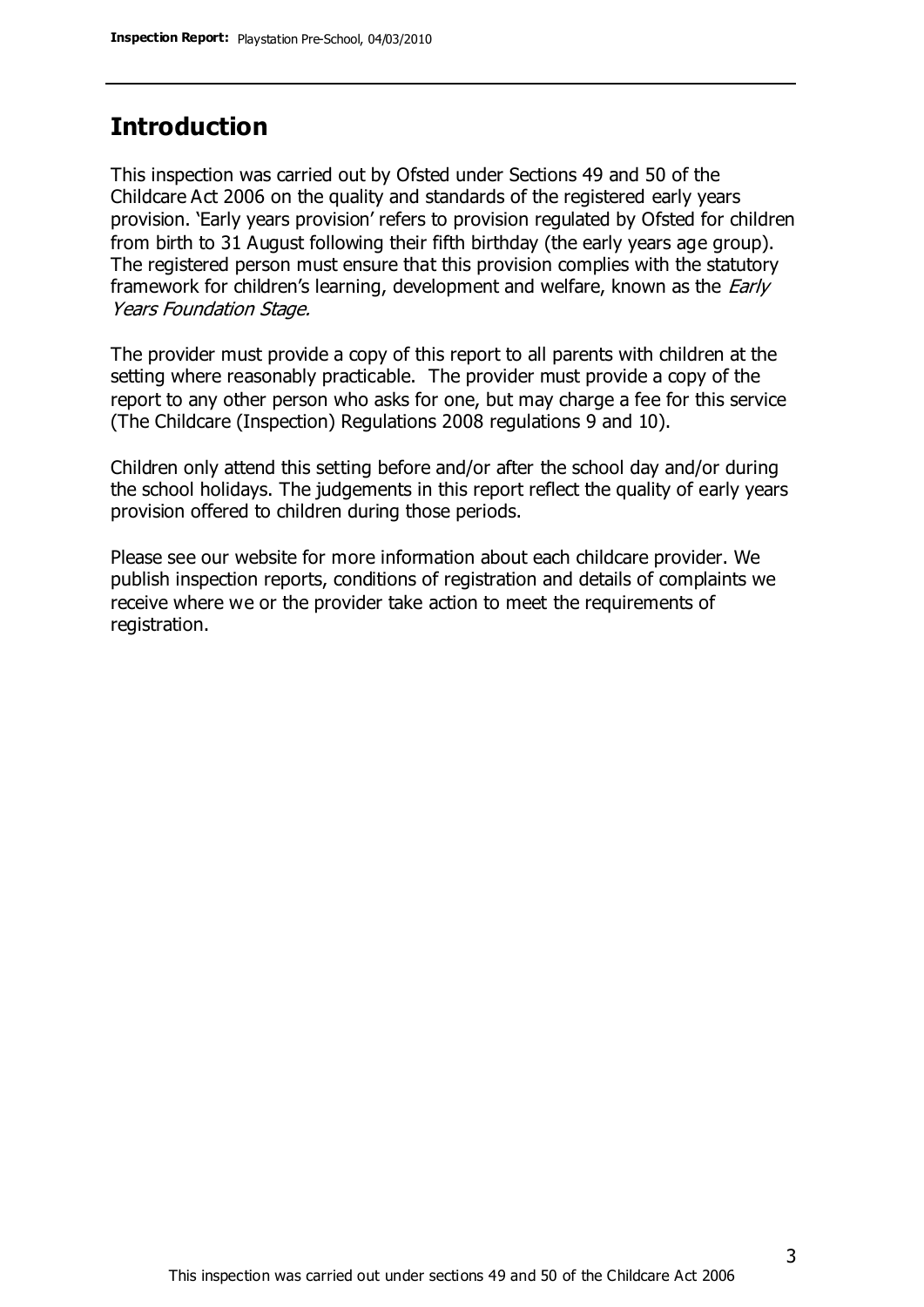# **Description of the setting**

Playstation Pre-School opened in 2001 and operates from a newly refurbished classroom in Hadleigh Primary school in Hadleigh. The pre-school is registered on the Early Years Register and has facilities and access suitable for the disabled. A maximum of 26 children may attend the pre-school at any one time, with no more than eight of these aged under three. The pre-school is open each morning from 9.00am to 11.30am and in the afternoons from 1.00pm to 3.30pm during term time. A lunch club is provided which runs from 11.30am until 1.00pm. Children are collected from local nursery schools and attend the lunch club and/or afternoon session. All children share access to a secure enclosed outdoor play area. There are currently 70 children aged from two to under five years on roll. The pre-school currently supports a number of children with learning difficulties and/or disabilities and can support children for whom English is an additional language. It employs seven members of staff. Of these, five hold appropriate early years qualifications with one member with a Level four qualification and one member working towards her Level three. The pre-school is a member of the Pre-school Learning Alliance.

# **The overall effectiveness of the early years provision**

Overall the quality of the provision is satisfactory.

Overall, the quality of provision at Playstation Pre-school was judged to be satisfactory and meets children's needs appropriately. The sound leadership and management ensure that the club promotes inclusive practices satisfactorily. The provision for children's learning and personal development is planned to meet their needs so that they achieve and enjoy their learning in a happy and secure environment. Children are safe because the staff adhere to the clear policies which help to ensure children's health and wellbeing. The satisfactory improvements made since the last inspection and the current practice demonstrate the preschool's capacity to maintain continuous improvement.

## **What steps need to be taken to improve provision further?**

To further improve the early years provision the registered person should:

- monitor assessment and planning rigorously to make sure that practice is consistent
- be more precise in their self assessment
- identify exactly what individual children need to learn next
- ensure all children practise a fire drill as soon as possible after they start attending pre-school.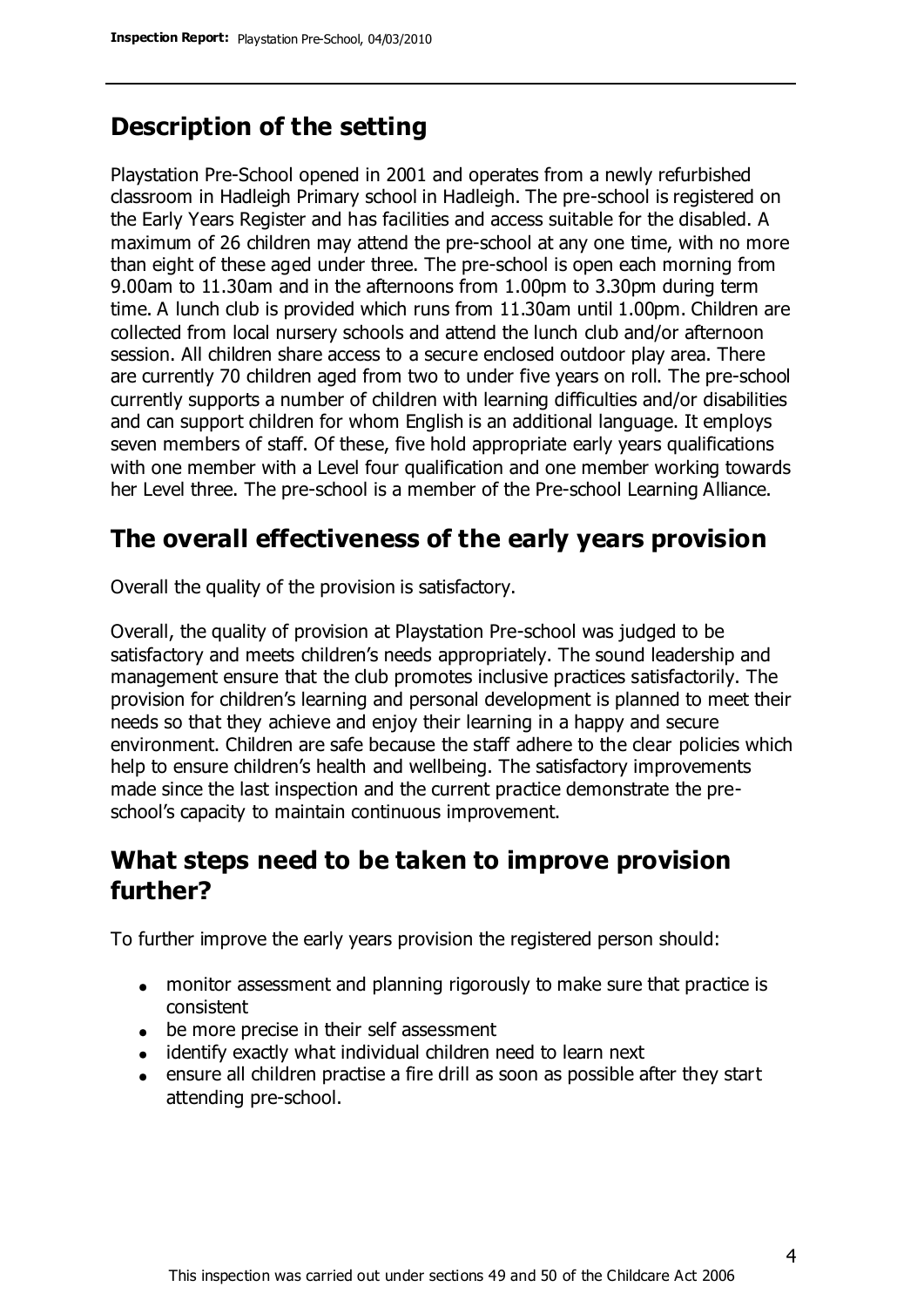## **The effectiveness of leadership and management of the early years provision**

The two pre-school leaders are suitably qualified. They lead a team of enthusiastic part time staff and all work together as a group to promote children's learning and wellbeing. Children's safety and welfare are clear priorities. Policies and practice for child protection, for dealing with accidents and illness and for checking the suitability of all adults who work with the children meet current requirements, although, several have not been reviewed and signed recently. The complaints procedure is appropriate and parents are encouraged to voice their opinions through informal discussions with staff. Regular checks of equipment, the building and outside areas ensure they are safe for children to use.

The pre-school's relationship with parents is good, there are many informal, yet effective, opportunities for them to discuss their children's accomplishments. Parents have many good things to say about the provision and value that they can approach their child's key person or key co-worker at any time. They know that every child matters, is valued and fully included.

These good links with parents and services, such as speech and language therapists, ensure that children who need extra help are provided with the support needed to ensure sound progress both in their learning and their personal development.

Leaders have a commitment to providing good quality resources and experiences for children to extend their learning outside. This commitment is evident in areas such as the good range of large toys for outside use. Children enjoy using the bicycles and other toys and cooperate with each other well. The outside areas are well organised and provide places for activities such as writing, digging and adventurous play.

Self evaluation is satisfactory and, although, it is developing, this process is not yet formalised or precise. Leaders have not yet monitored all staff's planning and record keeping which means that there is inconsistency in both these areas. In the best examples, assessments of what a child has achieved are clear so that planning for next steps in learning is reasonably precise. In other examples, assessment is not clear and planning imprecise, which impedes children's rate of progress and development.

The good working relationships between the nearby nursery and the adjoining school nursery, parents and the pre-school ensure children have a smooth and confident start to their nursery education. The good induction procedures help children leaving the pre-school to get to know their future teachers and practical details such as where they will put their coats and where they will play.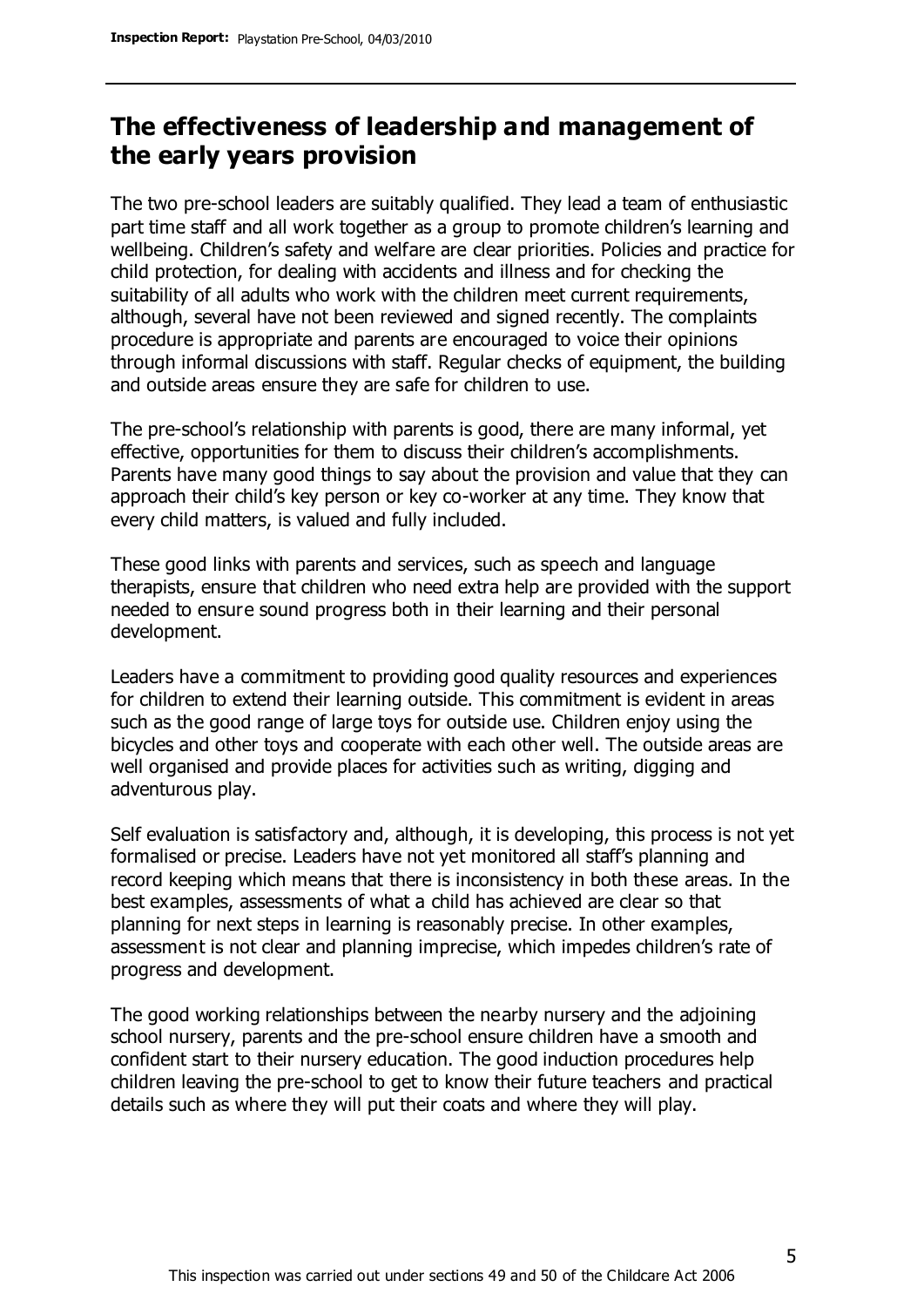## **The quality and standards of the early years provision and outcomes for children**

Children make satisfactory progress in their learning and in their personal development. They behave well and are caring and helpful towards each other. Staff are suitably qualified and experienced. They make reasonable use of questioning to promote children's curiosity, reinforce their learning or to lead them to the next step in their learning. Children develop an interest in singing and stories through listening and joining in with stories told enthusiastically by staff and singing well loved songs at the end of a session.

The good, trusting relationships between children and staff give children the confidence to have a go at doing things they are not sure of, for example, going up the slide. Children enjoy coming to pre-school and soon make friends. Those new to the pre-school and reluctant to settle are supported by staff so that they soon join in with the activities on offer.

A child's key person makes observations whilst children are undertaking identified tasks. Currently, whilst useful information is recorded, this is not always being used efficiently to plan the next steps in learning experiences for individuals so that they can then make progress at a good rate. There is a reasonable balance between adult led and child initiated activities both indoors and outside. Staff take every opportunity to develop children's understanding of a healthy and safe lifestyle, for example, washing hands before eating and choosing healthy food at snack time. Social skills are taught and reinforced at friendly lunch times when children eat and chat with each other and staff.

Children know the importance of moving safely around the pre-school room. The oldest children know what to do if there is a fire. Fire practices are held at the same time as the school and are approximately once per term. This timescale can mean that some children who are not attending on a day of a fire practice do not get to practise what to do in case of a fire.